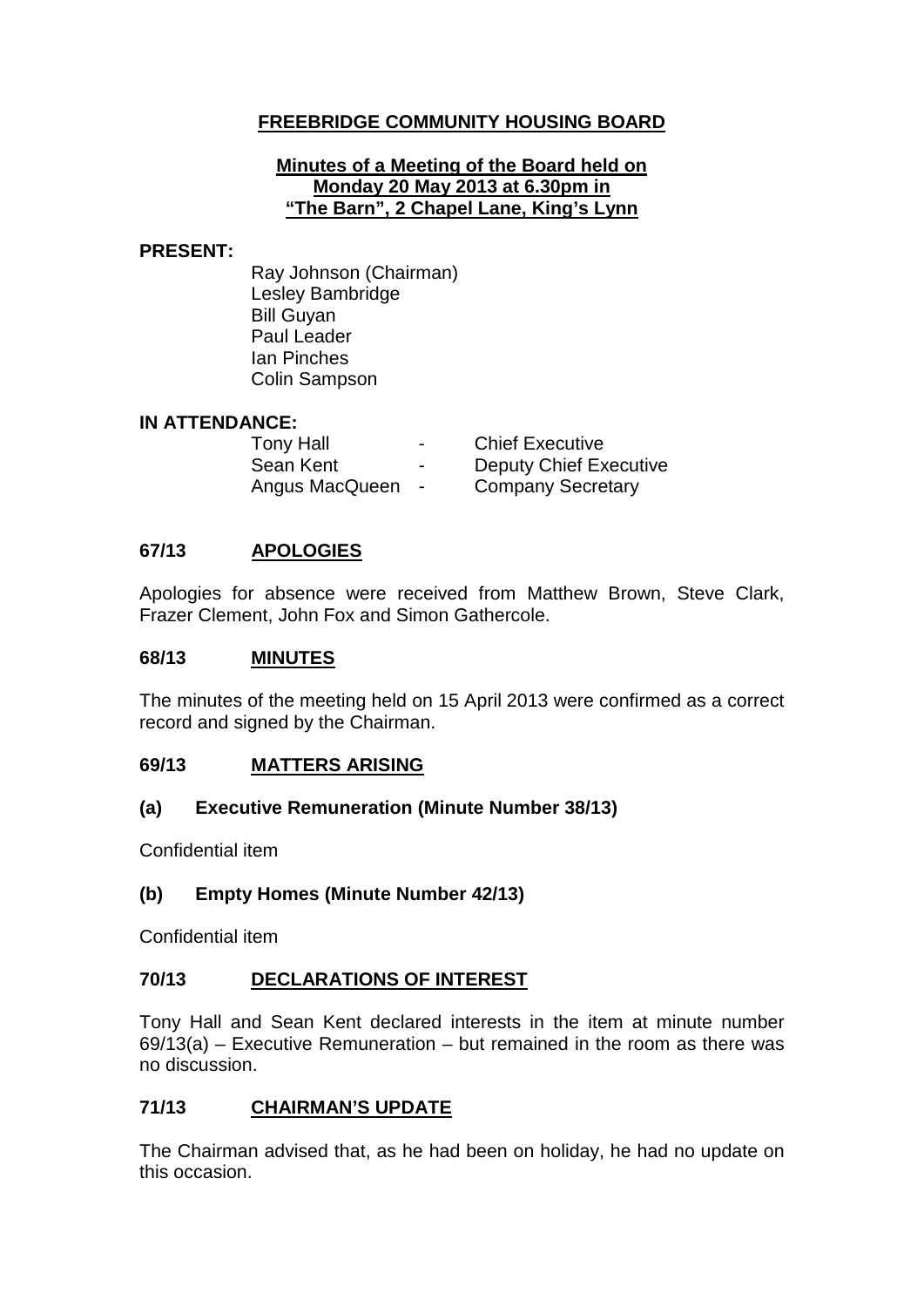# **72/13 CHIEF EXECUTIVE'S UPDATE**

## **(a) Times Top 100**

The Deputy Chief Executive reminded the Board that there was an action in the new Business Plan to identify common themes from companies in the Times Top 100 Employers list, with a view to preparing to submit an application next year. However, as a result of this piece of work which had now been done, Management Team was confident of submitting a worthwhile application for 2013, in the not-for-profit category. This would involve all staff answering a survey, which would replace the Freebridge staff survey this year. The application would provide external validation of Freebridge as an employer and, if successful, would be a significant boost to recruitment.

**RESOLVED:** That Freebridge submit an application to the Times Top 100 Employers list this year.

## **(b) Financial Regulations**

The Deputy Chief Executive said that the Financial Regulations were due for review. However, there was nothing significant that he was aware of that needed to be changed, other than cosmetic items such as job/role titles and committee/organisation names. In any case, it would be more sensible to delay a more thorough review for a further year, by which time the new Finance Director should be in post and settled in.

### **RESOLVED:**

- 1) That the Financial Regulations be reviewed, at this time only to make cosmetic changes, such as job/role titles and committee/organisation names.
- 2) That the next review of the Financial Regulations be scheduled for May 2014.

### **73/13 PROVIDENCE STREET YOUTH CENTRE**

Confidential item

### **74/13 REVIEW OF THE FREEBRIDGE APPROACH TO SECTION 122 OF THE HOUSING AND REGENERATION ACT 2008 POLICY**

The Company Secretary presented a report which reviewed the Freebridge Approach to Section 122 of the Housing and Regeneration Act 2008 Policy.

**RESOLVED:** That the Freebridge Approach to Section 122 of the Housing and Regeneration Act Policy 2008 be approved, as presented.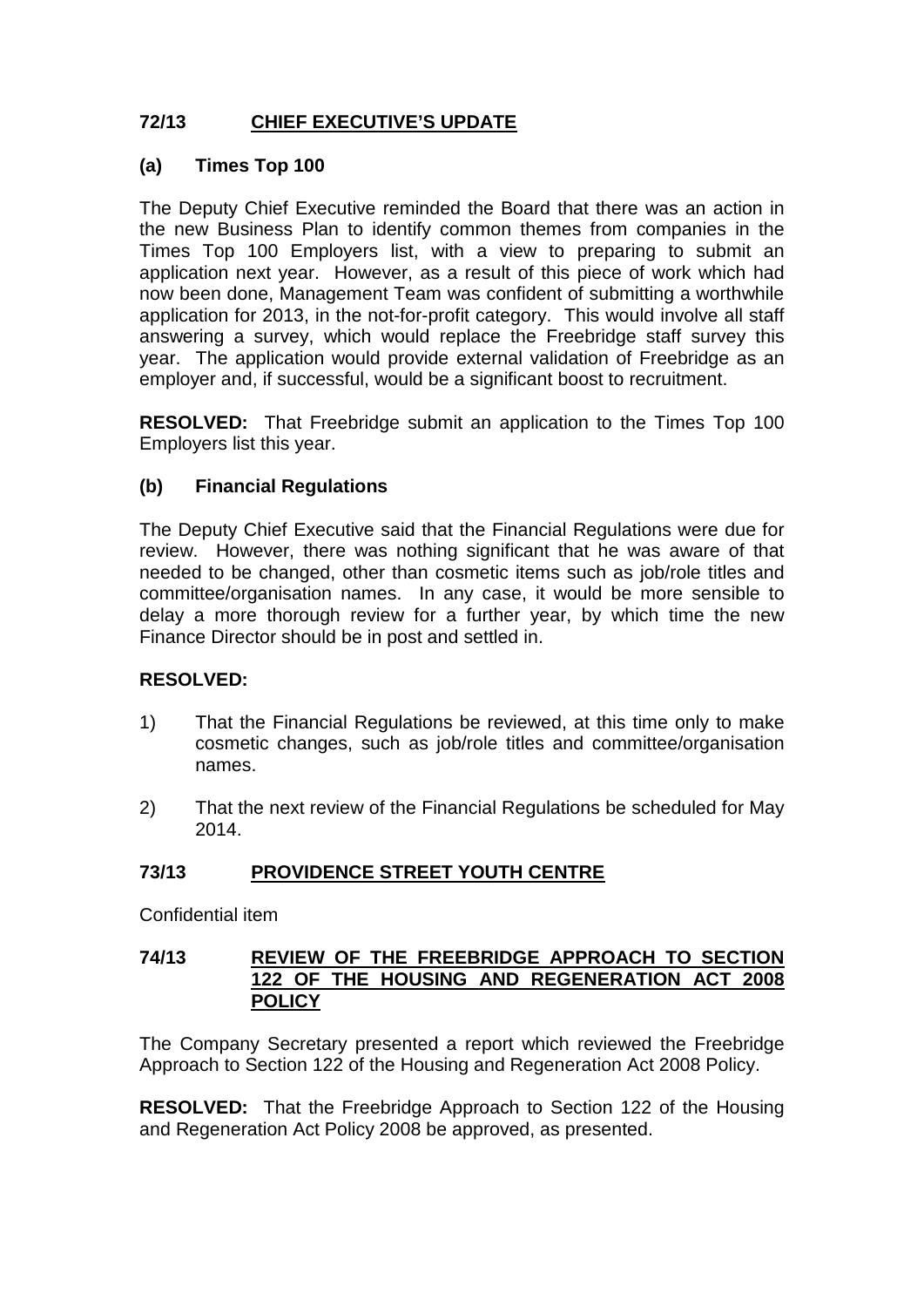# **75/13 BOARD STRUCTURE AND RECRUITMENT**

The Company Secretary presented a report which advised of the outcomes of the consultation that had taken place with the Tenant Panel and the Borough Council on the Board's aspiration for its future structure. The report also sought to instigate this year's Board Member recruitment process.

The Board noted that a positive response to the consultation had been received from the Tenant Panel, albeit that the Panel had asked the Chief Executive to provide it with some more information. The Panel had particularly welcomed that, under the proposals, it would assume an enhanced role in support of the Board. A member questioned whether the Panel had the capacity or the skills to take on this enhanced role. In reply, it was stressed that the Panel would receive training and that its workload would be monitored; it would only take on new responsibilities when it felt ready. A member also reported that some Tenant Panel members felt that they were being "led" by Freebridge. The Deputy Chief Executive responded that this had never been the intention, which was why the Panel had an independent Facilitator; indeed Management Team had accepted the large majority of the Panel's recommendations. The Board agreed to "ask" the Panel to take on the enhanced role, so that it did not feel under undue pressure. The importance to the Regulator of having a strong Tenant Panel was noted, as was the fact that the suggested enhanced role was in line with national strategy.

The Board noted that the proposals included introducing two Executive seats onto the Board, and that it was suggested that this should take effect from the Annual General Meeting in September 2013. A member questioned whether this would increase the Executive's workload, and whether it would be better for Freebridge to retain the current two-tier structure. The Board was of the view, however, that Board Membership would not significantly increase the Executive's workload, and that it would improve and enhance the Board's working relationship with senior management. There would still be a two-tier system, with Management Team operating as the second tier. Most of the more successful housing associations had Executive seats on the Board.

It was noted that the Borough Council appeared to be not yet ready to give up its two seats on the Board. It was hoped that this would change over time, so that a fully unitary Board could be achieved.

In terms of Board Member recruitment, the Board acknowledged that it had a precedent for recommending the reappointment of members who had assumed an existing term of office without the need for a further recruitment process. It was happy to apply this precedent to both John Fox and Frazer Clement. Regarding the recruitment process for the Independent Board Member position that did need to take place, it was noted that advertising in the Lynn News was proposed. However, it was suggested that a lower cost option in the local media could be investigated. The Board acknowledged that it was appropriate to undertake a recruitment process for this position, even though there was a strong internal candidate.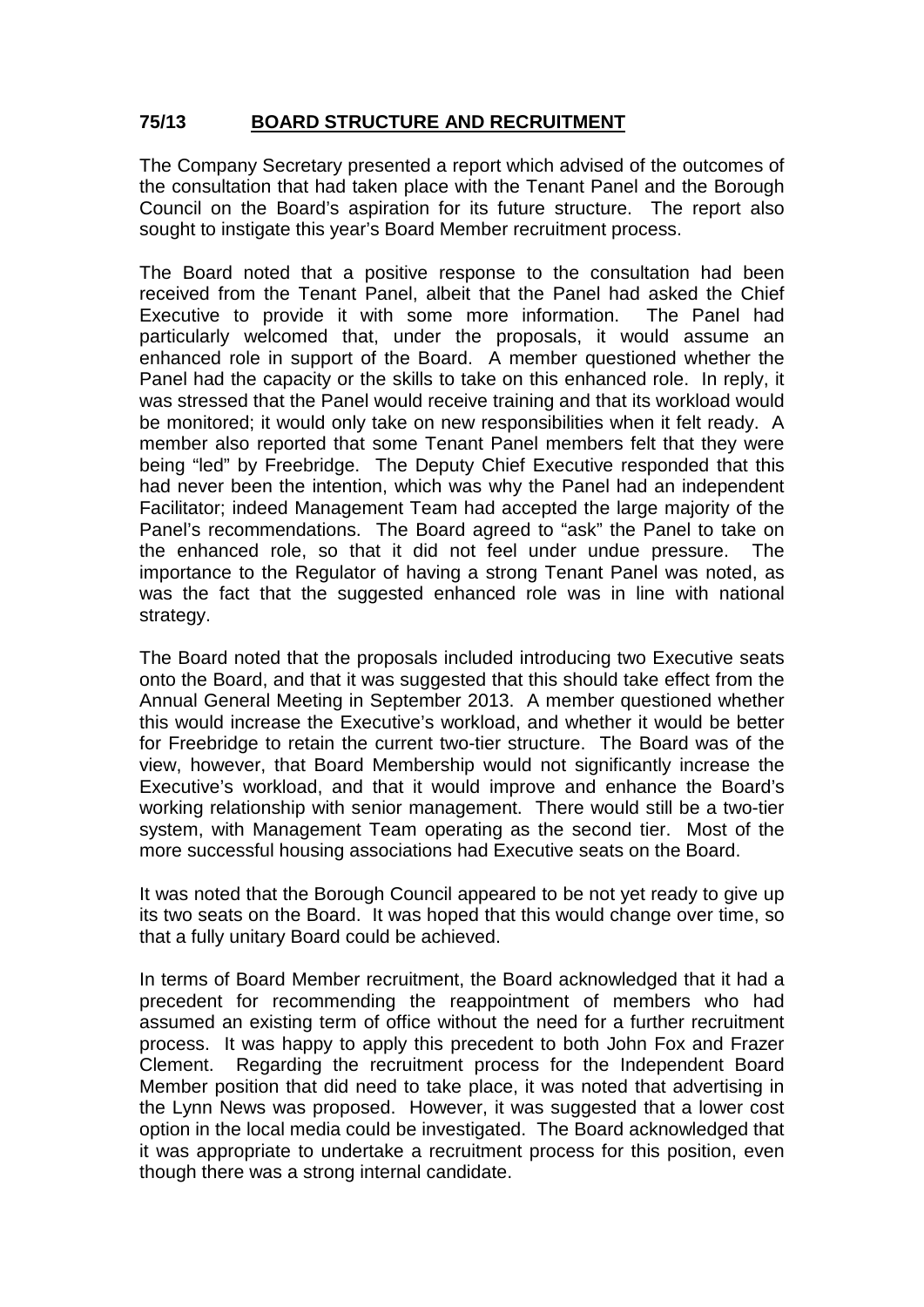## **RESOLVED:**

- 1) That the outcomes of the consultation undertaken so far on the Board's aspiration for its future structure be noted.
- 2) That the Freebridge Tenant Panel be asked to assume an enhanced role in support of the Board, subject to appropriate training.
- 3) That the Board aim to introduce the following Board structure at the Annual General Meeting in September 2013:
	- 5 Independents
	- 2 Council-nominated
	- 3 Tenants
	- 2 Executives

and that consultation on this be carried out with key stakeholders, the results of the consultation to be reported back to the Board meeting on 5 August 2013.

- 4) That solicitors be engaged to draft the necessary Rule changes to achieve the structure set out in 3) above, and that these be presented to the Board meeting on 5 August 2013.
- 5) That Board payment be not introduced this year, but be considered again when the Board takes its next step towards its aspiration for its future structure.
- 6) That the Freebridge 2013 AGM be recommended to reappoint John Fox as a Tenant Board Member and Frazer Clement as an Independent Board Member until the 2016 AGM.
- 7) That no further action be taken at the present time to commence a Tenant Board Member recruitment process.
- 8) That a recruitment process, as set out at Appendix 2 to the report, be undertaken to fill the Independent Board Member position currently occupied by Matthew Brown, subject to investigating a lower cost option for advertising the position in the local media.

### **76/13 REVIEW OF THE TENANT PANEL'S CONSTITUTIONAL DOCUMENTS**

The Company Secretary presented a report which reviewed the Tenant Panel's constitutional documents.

**RESOLVED:** That the Tenant Panel's constitutional documents (the Code of Conduct, Confidentiality Agreement and Terms of Reference) be approved, as presented.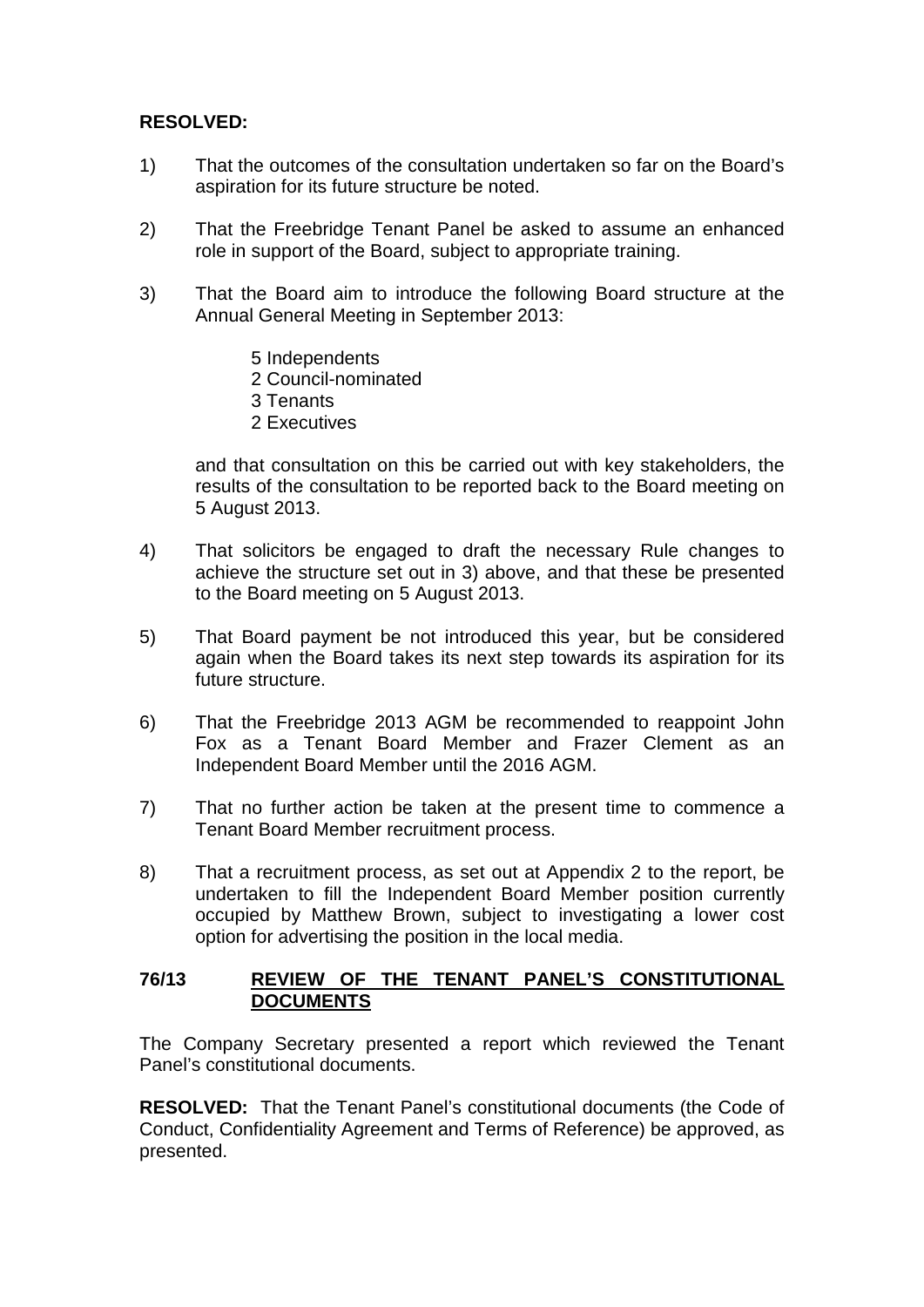# **77/13 COMPLAINTS PANEL TERMS OF REFERENCE**

The Company Secretary presented a report which put forward Terms of Reference for the Complaints Panel, for the Board's approval.

**RESOLVED:** That the Complaints Panel Terms of Reference be approved, as presented.

### **78/13 AMENDMENT TO FINANCIAL REGULATIONS**

The Deputy Chief Executive presented a report which sought to make an amendment to Freebridge's Financial Regulations by including a definition of "partnering agreement", as recommended by Internal Audit.

**RESOLVED:** That the following definition of "partnering agreement" be added to Financial Regulation 1:

"A contract where there is a requirement for all parties to share the risk and work together which uses the PPC2000 form of contract or other form of contract approved by the Board".

### **79/13 STATISTICAL DATA RETURN 2013**

The Company Secretary presented a report which requested delegated authority to approve the Statistical Data Return 2013.

### **RESOLVED:**

- 1) That delegated authority be given to the Chief Executive, in consultation with the Chairman, to approve this year's Statistical Data Return, subject to the document being made available to the Board for information at its meeting on 24 June 2013.
- 2) That the Chief Executive be authorised to sign the document on Freebridge's behalf.

### **80/13 PROVISION OF A TENANCY TO A RECENT BOARD MEMBER**

Confidential item

### **81/13 2012/13 BUSINESS PLAN OUTTURN REPORT**

The Chief Executive presented the 2012/13 Business Plan outturn report.

It was highlighted that there had been no statutory challenges to the Hillington Square project.

The Board congratulated Management Team on an excellent year.

**RESOLVED:** That the 2012/13 Business Plan outturn report be approved.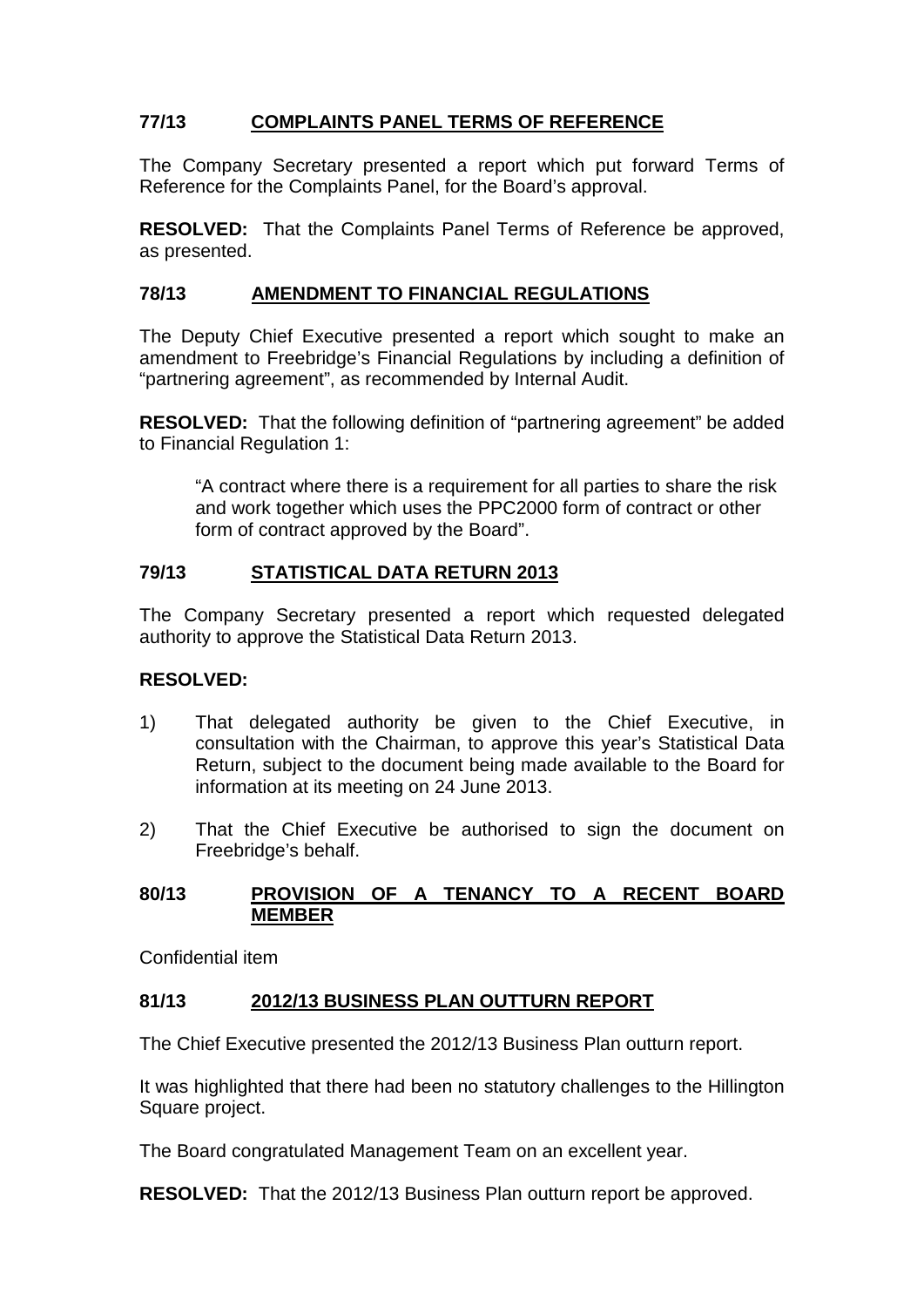# **82/13 APPOINTMENT OF SHAREHOLDER**

The Board considered a report which listed an application for tenant shareholding.

**RESOLVED:** That the application for tenant shareholding set out in Appendix 1 to the report be approved.

## **83/13 OPERATIONS PERFORMANCE OVERVIEW**

The Deputy Chief Executive presented the Operations Performance Overview report for the quarter ending 31 March 2013.

The Deputy Chief Executive highlighted that, although it had been hoped to maintain performance around rent arrears, this had not been achieved. This had been partly the result of problems at year-end. There had been some improvement in April 2013, although performance had slipped again so far in May. To date, Freebridge had arrears in collection of the new "Bedroom Tax" at 23%. This compared to up to 50% being reported by other associations. Freebridge would be liaising with the court service around a way forward, as it appeared that some people were refusing to pay the "Bedroom Tax".

The Deputy Chief Executive said that, to assist with the increased workload associated with the new welfare reforms, a total of five new posts had been created, in the Income, First Contact Centre and Welfare Support teams. These posts had been funded from efficiencies, and had largely replaced the six posts that it had been decided last year were no longer required in the Housing team.

The Board stressed the importance of supporting tenants through the welfare reforms. If necessary, an early decision should be taken to recruit a further post to the Welfare Support team. The Deputy Chief Executive stated that Board approval would be sought if Management Team decided that such posts were required.

The Board was pleased to note the generally healthy performance figures, particularly around re-let times, staff turnover and sickness absence.

The Board noted the report.

### **84/13 FINANCE AND HUMAN RESOURCES QUARTERLY MANAGEMENT REPORT**

The Deputy Chief Executive presented a report which provided financial information for the 12 months to 31 March 2013, together with Human Resources key performance indicator information.

The Board noted the report.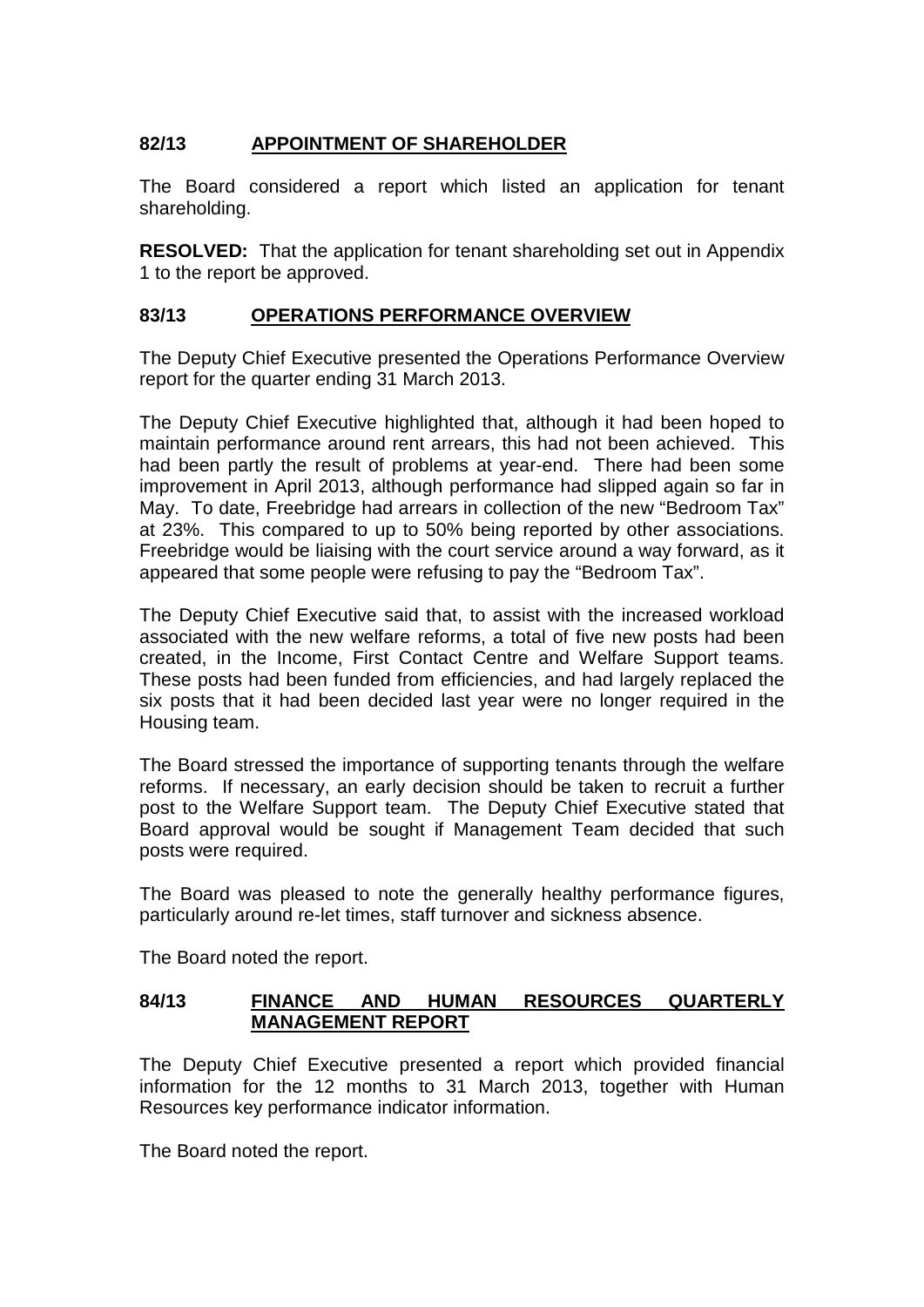# **85/13 TREASURY MANAGEMENT UPDATE**

The Deputy Chief Executive presented a report which provided an update on treasury activity for the quarter ending 31 March 2013, and set out projected 2013/14 treasury activity.

In answer to a question, the Deputy Chief Executive said that he could not be confident that Freebridge's current fixed rates would be available when Freebridge next looked to fix rates. The best rates would be identified at the appropriate time.

The Board noted the report.

## **86/13 RISK MANAGEMENT UPDATE**

The Deputy Chief Executive presented a report which detailed risk management activity during the quarter ending 31 March 2013 and provided an update to the Corporate Risk Map. The report also provided information on this year's insurance renewal.

The Deputy Chief Executive said that the departmental risk maps had been amalgamated, with all risks now incorporated into the Corporate Risk Map. Corporate risks would be monitored at a strategic level, through Management Team and the Board, whilst operational risks would be monitored at managerial level with exception reporting as necessary. Cosmetic changes to the Corporate Risk Map, relating to job titles and committee names, as highlighted by a Board Member, had also now been made.

In answer to questions, the Deputy Chief Executive made the following points:

- Freebridge had achieved a good deal on flood risk insurance.
- Freebridge's insurance consultant provided good advice, but the Deputy Chief Executive would look into the new insurance consultancy service provided by the National Housing Federation, to see if this could be of benefit to Freebridge.
- Contents insurance was offered to tenants, although separately from these policies.

The Board noted the report.

## **87/13 PLAXTOLE HOUSE QUARTERLY UPDATE**

The Chief Executive presented the quarterly update report on the Plaxtole House project.

The Chief Executive said that the key issue was to achieve break-even. Work was being undertaken with the Benjamin Foundation to ensure that they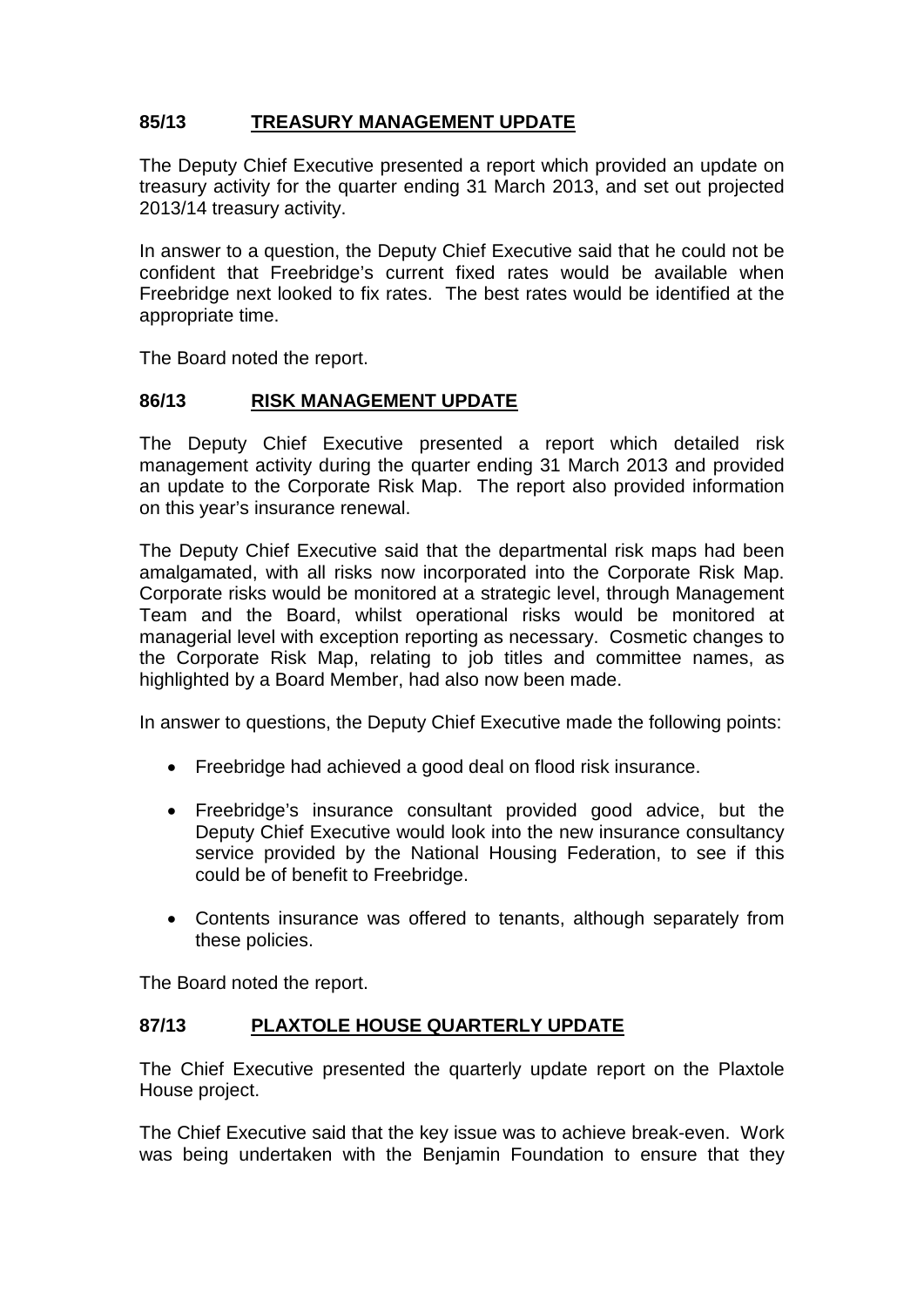understood the financial parameters. Freebridge would also be taking the marketing of the facility in-house.

Following suggestions from Board Members, the Chief Executive undertook to look into whether any help might be available from the State Boarding Schools Association, the Sheridan School at Northwold or Aspire in Fincham with finding future residents. In answer to a question, the Chief Executive said that Freebridge was making links with the Forward Centre on Millfleet.

The Chief Executive advised that an independent valuer had confirmed that there was a financially viable alternative use for the building. The Board accepted this as an appropriate exit strategy.

In response to a question, the Deputy Chief Executive said that he was not expecting the Auditors to raise impairment around Plaxtole House as a significant issue.

The Chairman commented on the success of the Plaxtole House launch event, which had been attended by around 60 guests, including several Board Members.

The Board noted the report.

### **88/13 TENDERS UPDATE**

The Deputy Chief Executive presented a report which advised of three recently re-let contracts.

The Deputy Chief Executive commented on the need to be mindful of social, environmental and financial considerations in procurement, in light of new legislation and regulatory requirements.

The Board noted the report.

### **89/13 CHIEF EXECUTIVE'S APPRAISAL PANEL**

The Chairman referred to a meeting of the Chief Executive's Appraisal Panel held on 23 April 2013. The meeting had reviewed the performance of the Chief Executive during 2012/13, and had undertaken his performance planning for 2013/14. The outcomes of the meeting had been circulated to all Board Members.

The Board noted the update.

### **90/13 WORK UPDATE**

The Company Secretary presented the work update, which included the following:

- Action Sheet
- Future Work Programme of the Board.